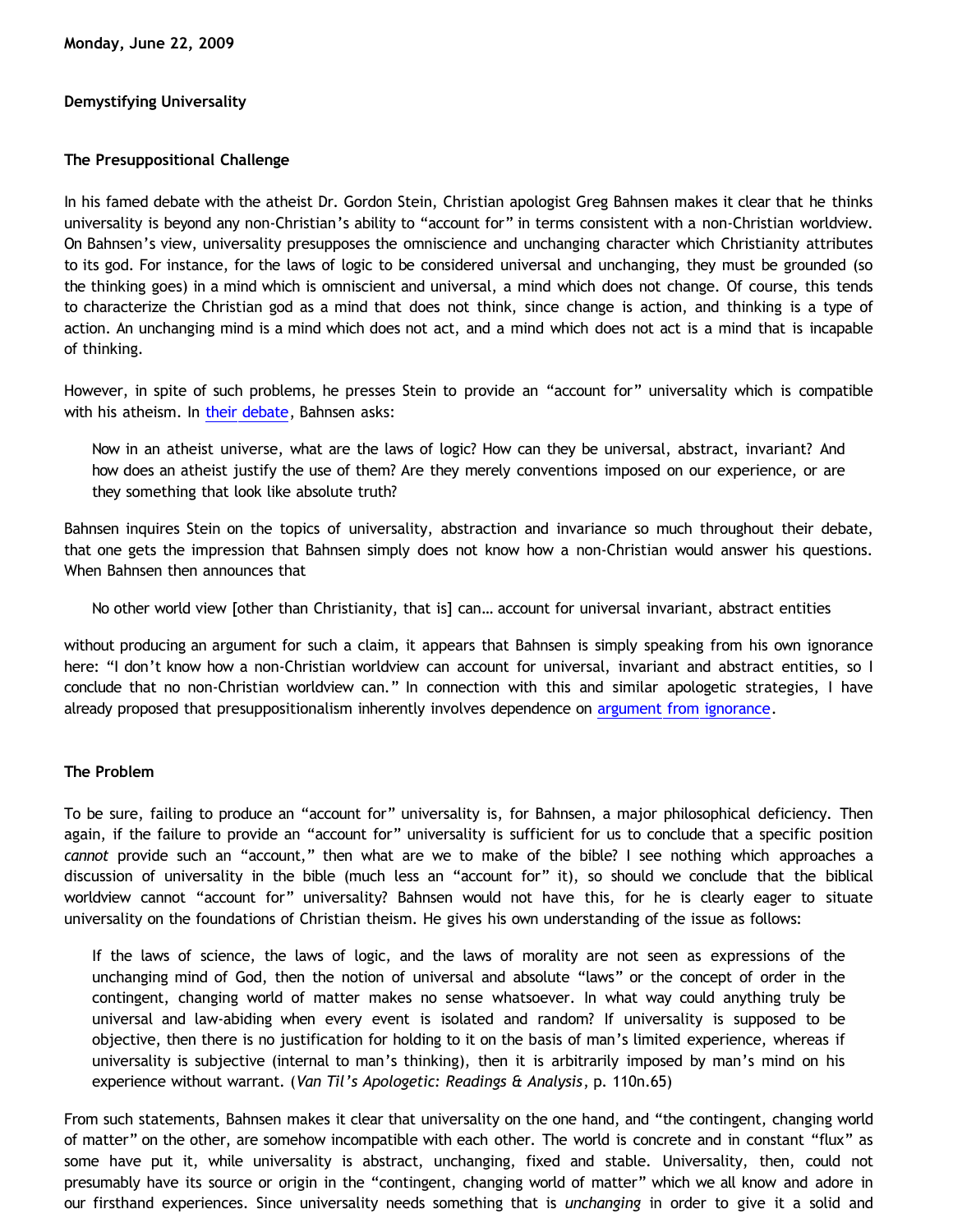reliable basis, its source or origin must be "the unchanging mind of God." This makes all the more sense for Bahnsen because his god is supposed to be conscious, and one of the unstated premises to all of this is that universality is epistemological, i.e., a cognitive function. So an "unchanging mind" seems perfectly suited to settle the matter for the theist; he is content to rest once his god-belief has provided what he considers a perfect solution to the matter.

Of course, one could always ask, given Bahnsen's presentation of the problem, questions such as the following: If universality is so otherworldly and alien to the "contingent, changing world of matter" in which we live, to what would universality apply in our experience? And why would being able to "account for" it be an important task for any worldview to produce, especially if there's nothing in our experience to which we could apply it? The need to mount a full investigation into answering questions like this has been avoided by presuppositionalism for the same reason that Bahnsen's "account for" universality seems so satisfying for the theist, namely that universality is *epistemological*, not metaphysical. Universality is primarily a cognitive issue, one which is not explained simply by pointing to something that is "unchanging." But doesn't that which is unchanging epistemologically need something that is unchanging metaphysically to give it the invariance we need it to have?

### **Unchanging Basis**

While universality can in fact be thought of as unchanging, its invariance is not, contrary to what Bahnsen appears to be saying, the only factor to consider in searching for an "account for" universality. If that were the case, the theist could have no argument against the Objectivist axiom of existence as the solid, unchanging underpinning of universality, for the simple reason that the fact that existence exists (the fact identified by the axiom of existence) *does not change*. Had this fact ever changed, no one would be here to bicker about the proper "account for" universality.

But the suitability of the axiom of existence is even stronger than just this. Keep in mind that the axiom 'existence exists' is an *axiom*, that is, a formal recognition by a mind. So there is an epistemological element here which is undeniably part and parcel to the invariance of its truth. The act of recognizing the fact that existence exists is a cognitive action of a mind, and what it names is the fundamental metaphysical precondition of any change which someone (like Bahnsen) might want to cite as a source of problems for or incompatibility with universality.

If we keep everything in its proper context, however, such complaints will not prevail and can be easily dismissed. Things in the world can be ever-changing; trees can have leaves one day and no leaves another; Tokyo can have a population of only 600,000 one day, and nine million another; I can have a beard one moment, and a few minutes later it's been shaven off. But in spite of all this, there are certain facts which remain constant throughout, such as: regardless of whether or not I have a beard, regardless of Tokyo's present population, regardless of the seasons and the trees and the leaves on the ground, the universe exists. The fact that things exists is a constant, an ever-unchanging fact which underlies all change which we notice. In fact, the existence of the universe is a *precondition* for any change to take place (presumably even for the Christian, for it is the world which is "contingent" and "changing"), for if the universe did not exist, then what would be changing? If the universe did not exist, what would give rise to the problem as Bahnsen sees it?

So the incompatibility which is so central to Bahnsen's presentation of the matter, really isn't the insurmountable problem he seems to think it is. Yes, change does occur, but not all facts are changing. Tokyo's population may change, but the *fact* that the universe in which Tokyo can be found exists, does not change. The metaphysical basis, then, for the epistemological invariance which universality requires, according to Bahnsen, is right here under our very noses. We need not look for answers outside the universe, to the imaginary realms which anyone can concoct and to which one might flee when faced with issues that are described in such a manner as to be hopelessly unresolvable without such flights of fancy.

#### **The Conceptual Nature of Universality**

Given Bahnsen's statements about universality, it is clear that he had a rather superficial understanding of the matter. This is all the more demonstrated by what he accepted as a solution to the problem as he understood it. Universality is not a metaphysical phenomenon residing beyond the universe and waiting to be discovered by man through some mystical means (such as by divine afflatus from an invisible magic being, by anamnesis, etc.), but an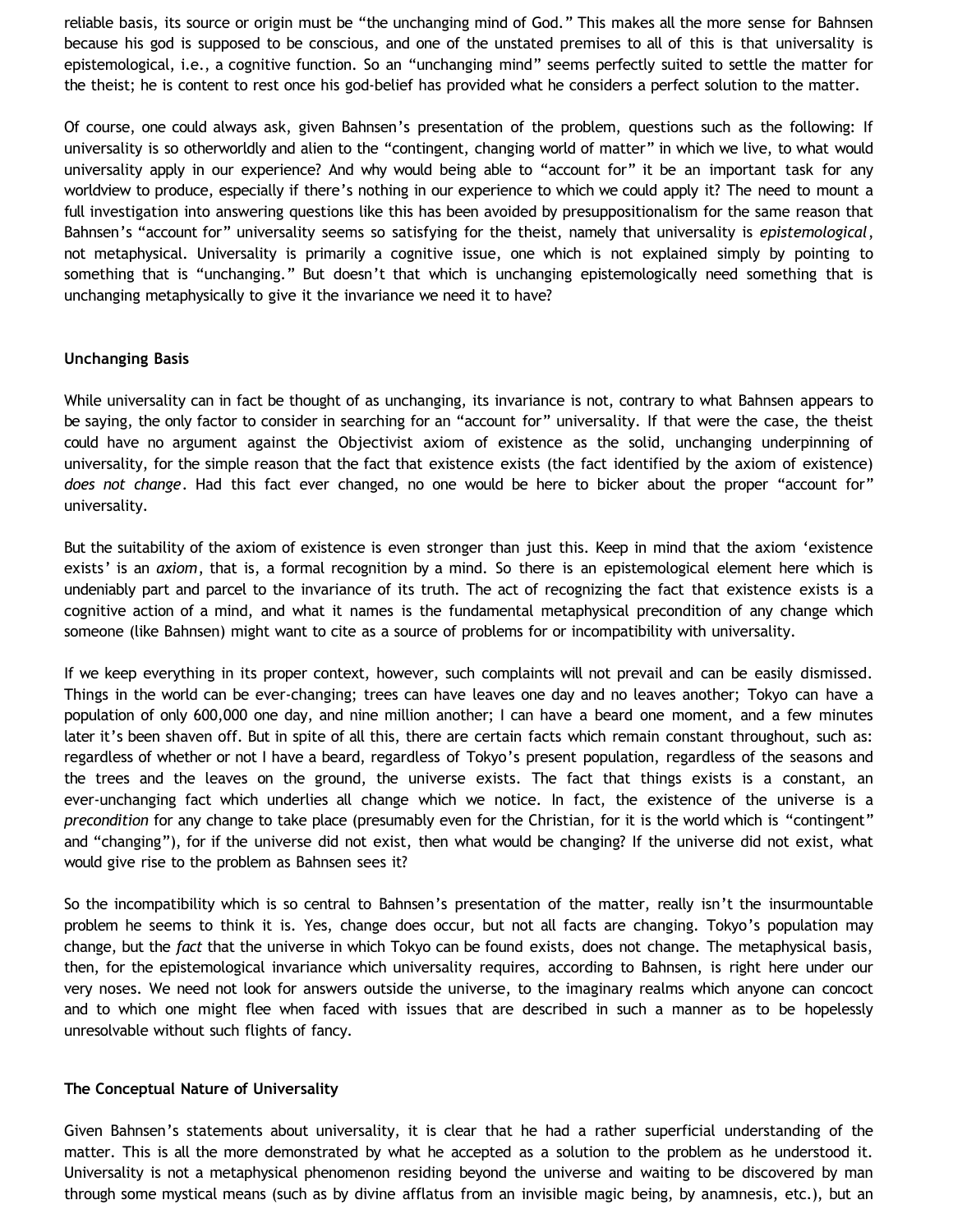epistemological outcome of the process of abstraction. In fact, contrary to what theists like Bahnsen might assume, universality as it applies to our knowledge presupposes *not* the omniscience of a supernatural mind, but the *non-omniscience* of man's mind. This is because universality is an aspect of conceptual awareness. I have already produced an argument for why an omniscient mind, such as that which Christianity claims its god possesses, would not have knowledge in conceptual form [here](http://bahnsenburner.blogspot.com/2007/04/would-omniscient-mind-have-knowledge-in.html). The proper "account for" universality, abstract and invariant truths, then, is to be found in the *objective* theory of concepts, whose worldview foundations are wholly non-theistic. To link universality to the cognition of an omnipotent mind misses a most fundamental point about the issue at hand.

Since this matter has ultimately to do with the nature of concepts, we need to have explicit understanding of what a concept is in order to appreciate universality as an aspect of conceptual awareness. Ayn Rand gives us this understanding when she writes:

A concept is not formed by observing every concrete subsumed under it, and does not specify the number of such concretes. A concept is like an arithmetical sequence of *specifically defined units*, going off in both directions, open at both ends and including *all* units of that particular kind. For instance, the concept "man" includes all men who live at present, who have ever lived or will ever live. An arithmetical sequence extends into infinity, without implying that infinity actually exists; such extension means only that whatever number of units does exists, it is to be included in the same sequence. The same principle applies to concepts: the concept "man" does not (and need not) specify what number of men will ultimately have existed – it specifies only the characteristics of man, and means that any number of entities possessing these characteristics is to be identified as "men." (*Introduction to Objectivist Epistemology*, pp. 17-18)

Notice the example which Rand provides here: the concept of 'man'. The concept 'man' "includes all men who live at present, who have ever lived or will ever live." The range of reference of the concept 'man' is *open-ended*; it does not specify a number of units to which it must refer. So there is nothing mysterious about universality. Universality in conceptual thought is nothing more than the *open-endedness* of conceptual integration. That is, universality is essentially man's conscious ability to include an unlimited quantity of units within a concept's scope of reference given its specific definition.

Of course, this understanding of universality was not available to Bahnsen because his worldview (Christianity) does not provide the objective theory of concepts which makes such understanding possible. This is why Bahnsen preferred a *story-book* understanding of universality, supposing that an invisible magic being is needed to make universality possible and meaningful. What Bahnsen did not understand is the process by which the human mind abstracts from the particulars he perceives in his experience. Essentially, he did not know what a concept really is. So to correct this deficiency, I quote again from Ayn Rand:

A *concept* is a mental integration of two or more units which are isolated according to a specific characteristic(s) and united by a specific definition… The units involved may be any aspect of reality: entities, attributes, actions, qualities, relationships, etc.; they may be perceptual concretes or other, earlier-formed concepts. The act of isolation involved is a process of *abstraction*: i.e., a selective mental focus that *takes out* or separates a certain aspect of reality from all others (e.g., isolates a certain attribute from the entities possessing it, or a certain action from the entities performing it, etc.). The unit involved is not a mere sum, but an *integration*, i.e., a blending of the units into a *single*, new *mental* entity which is used thereafter as a single unit of thought (but which can be broken into its components whenever required). (*Introduction to Objectivist Epistemology*, p. 10)

It should be clear, then, why universality is an outcome of the process of abstraction. The units defined by a concept are *integrated* into a *mental unit* which does not specify how many units can satisfy that definition. It is *open-ended*, which means that *all* units satisfying a concept's definition are included in its range of reference. And this open-endedness is not restricted only to the *quantity* of units subsumed by a concept's scope of reference, but also to *temporal constraints*.

Taking Rand's example of the concept 'man', notice how this concept includes *every* man who exists *today*, who *has* existed in the past and who *will* ever exist in the future, regardless of his height, weight, hair color, facial hair, place of habitation, year of birth, line of work, number of siblings, political affiliation, etc. While it is a fact, for instance, that Dmitri Shostakovich was born in Saint Petersburg, Russia in 1906, and went on to become one of the Soviet Union's most renown and prolific composers of concert music, we can include Shostakovich in the concept ' man' because he enjoys certain fundamental similarities with other men who have lived, such as Aristotle,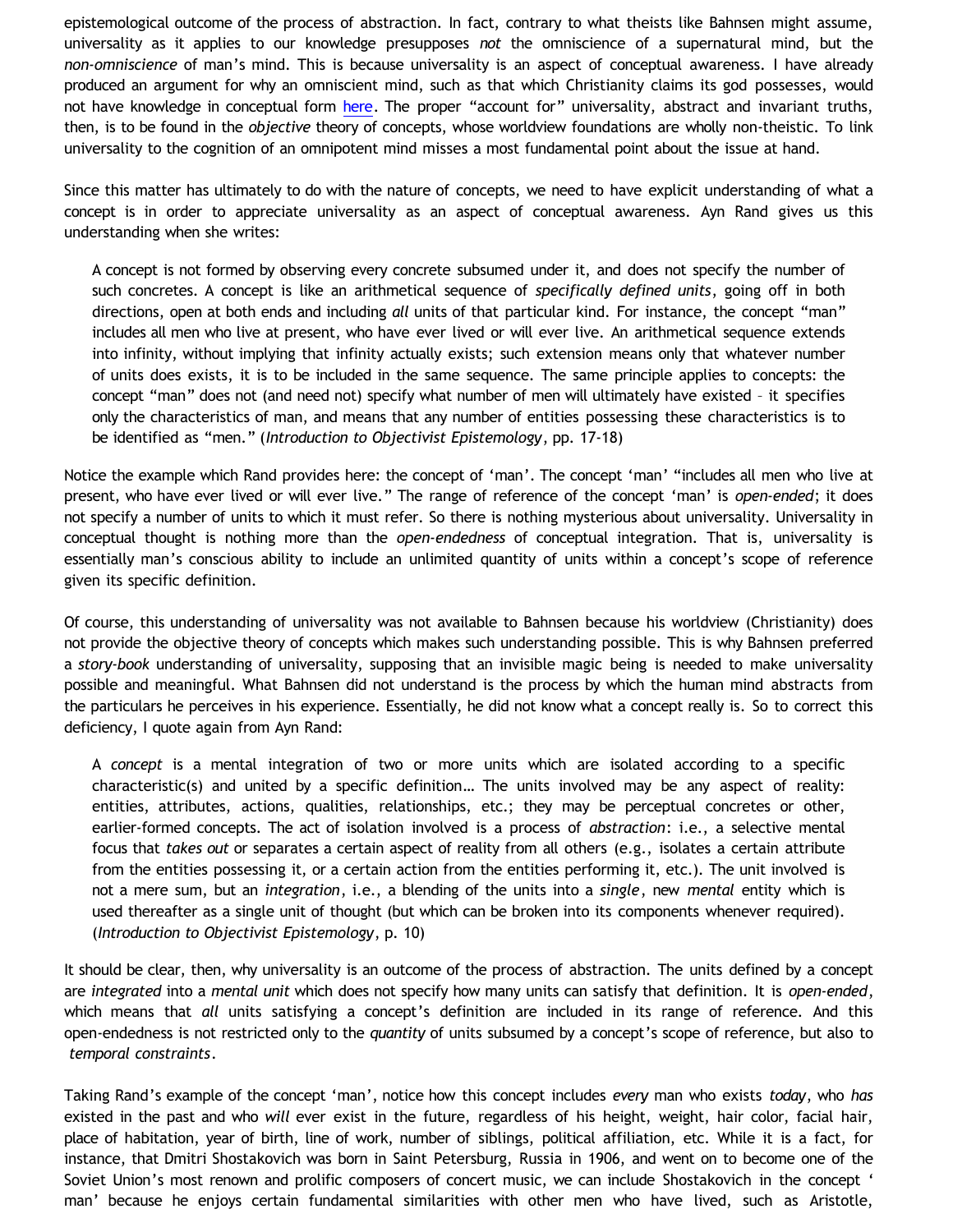Augustine, Confucius, Thomas Edison, King George III, John F. Kennedy, Bill Gates, or any other man.

It must be pointed out here that the concept 'man' does not *exclude* the particulars which belong to these individuals. On the contrary, in spite of the fact that this is the common assumption (see for instance Van Til, *The Defense of the Faith*, p. 26), the concept 'man' in fact *includes* these attributes in their particular measurements, but it does not *specify* that all men need to possess them in any specific measurement. Whether a man may be 5'4" tall or 6'2", a machinist or a welfare-recipient or a Fortune 500 CEO, born in BC 212 or AD 1912, longhaired or bald, Mongoloid or Caucasian, married or perpetually single, octogenarian or a twenty-something, a lover of his wife or a hater of his family, he is included in the scope of reference denoted by the concept 'man'. This is what *universality* is: the ability of a *non-omniscient* mind to economize what it observes in reality in a manner which allows it to integrate subsequent observations into a consistently integrated unit. There is no need for the concept's definition to vary with the specifics of any given case, since each given is integrated into the meaning of the concept by means of measurement-omission.

Concepts, then, allow an individual to have awareness of objects beyond those which he only immediately perceives. For instance, I have perceived only so many men in my life. But the concept 'man' in effect gives me awareness of men whom I have not perceived and never will perceive. It is not the same kind of awareness as perception, but concepts allow me to overcome perception's limitation of awareness of only those objects which are immediately accessible to my senses.

Contrary to Bahnsen's assumptions, then, universality is in fact an aspect of concepts, and as such presupposes the *non-omniscience* of human consciousness. There is nothing *otherworldly* going on here. Universality is an outcome of man's method of identifying and integrating what he perceives.

### **Grounding on Universal Truths**

But aren't universal truths needed to ground one's worldview, and thus need a "universal mind" which can provide man with such grounding? The above points already bring much of this into question. If universality is the product of a process of abstraction which man's mind can perform, and the truths which universal identifications name are available to human cognition through such a process that his mind can perform, why would this be a problem for the non-Christian? In fact, why would it not be a problem for the Christian? To see why there is no need for this to be a problem for the non-theist, let us review what Bahnsen means by "universal" in the context of the Vantillian presuppositional apologetic strategy:

Van Til uses the term "universal" for any truth of a general or abstract nature – whether it be a broad concept, law, principle, or categorical statement. Such general truths are used to understand, organize, and interpret particular truths encountered in concrete experience. As Van Til goes on to say, if one does not begin with some such general truths (universal) with which to understand the particular observations in one's experience, those factual particulars would be unrelated and uninterpretable – i.e., "brute." (*Van Til's Apologetic: Readings & Analysis*, p. 38n.10)

If it is the case that one needs to "begin with some such general truths (universal) with which to understand the particular observations in one's experience," then clearly the Objectivist is on safe ground. For his worldview begins with an incontestably true axiom whose scope is as broadly universal as one can get, namely the axiom 'existence exists'. Not only is the concept 'existence' the widest of all concepts (for it includes everything which exists), the fact which the axiom of existence identifies is both a precondition of all thought (if there were no existence, there could be no one to think about anything) and an inescapable presupposition to all cognition (since its truth is implicit in all identifications). The Objectivist's observations are observations of actually existing objects which exist independent of his own consciousness, and integrated into the sum of his knowledge on the basis of a worldview rooted in irreducible identifications of a universal nature. In such a way the preconditions for a unified sum of knowledge consistent with itself and also corresponding to the world of objects existing independent of one's knowledge, have been satisfied by his worldview's fundamentals.

Contrast this with the Christian's dilemma on this point: he confessionally begins, not with the axiom of existence, but with the declaration that the Christian god exists. In this way, he does make use of the axiom of existence by needing it to be true in order to make such declarations (if it were not true, he would not exist and could not claim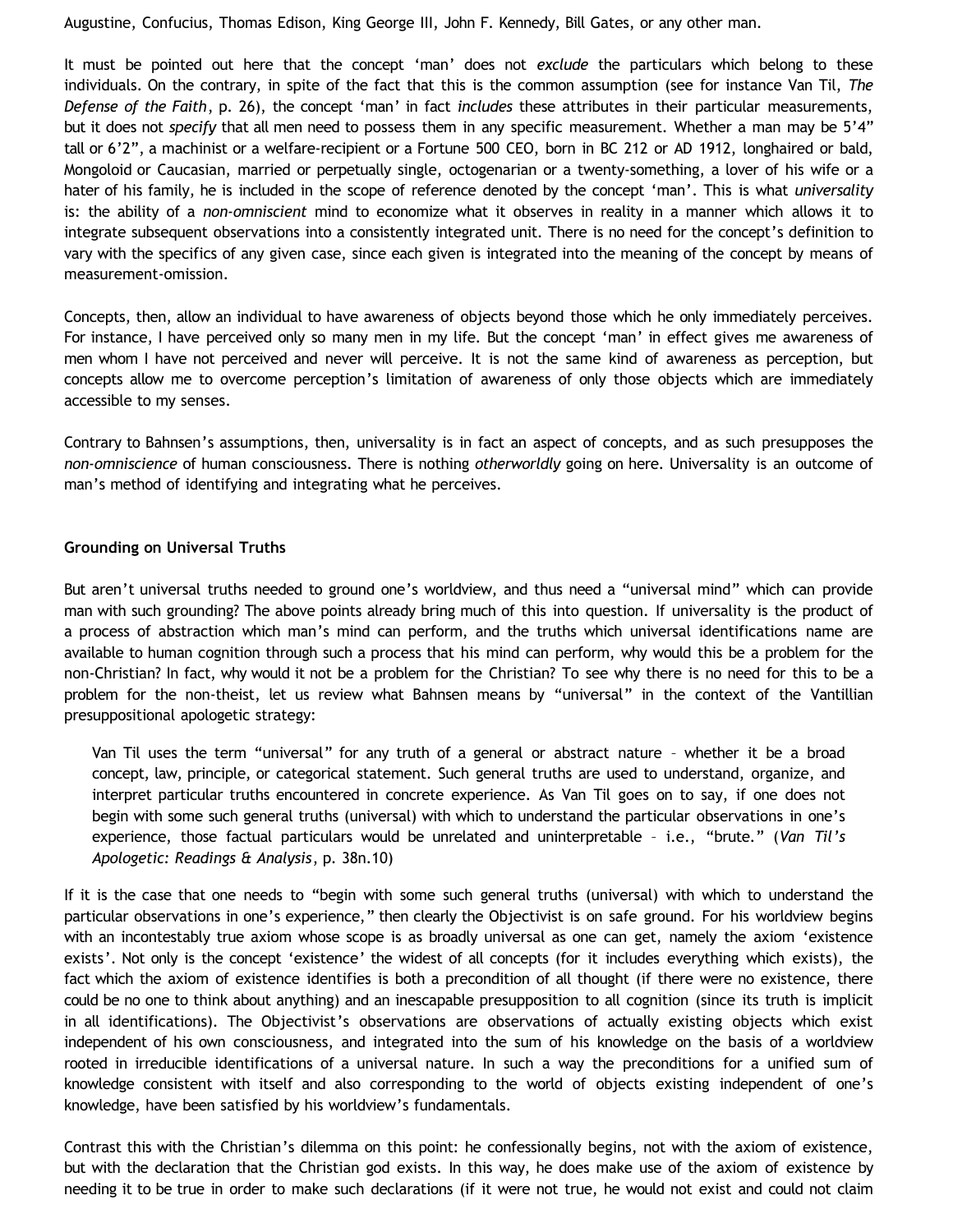that his god exists) and by logically presupposing its truth in the very formation of his confession (where did he get the concept 'exists'?). But he does not recognize the axiom of existence as his starting point, nor does he give it credit for the truth he claims on behalf of his confessional declaration. This latter fact becomes clear when the primacy of consciousness is exposed as the fundamental underpinning of his worldview's confessional system (see for instance my blog [The Inherent Subjectivism of God-belief\)](http://bahnsenburner.blogspot.com/2008/12/inherent-subjectivism-of-god-belief.html).

But notice how the Christian's confessional starting point that "God exists" fails to meet Bahnsen's own stated criteria for integrating (i.e., "understanding, organizing, and interpreting") "particular truths encountered in concrete experience," for understanding "the particular observations in one's experience," and for avoiding the scourge of "brute" (i.e., "unrelated and uninterpretable") fact: the claim "God exists" is *not* a universal statement, for it is making a declaration about a *single* entity rather than a *class* of many entities. The word "God" is properly not a concept, unless of course the Christian wants to admit to polytheism (in which case 'god' would take on the characteristics of a concept, integrating two or more entities into a single mental unit; but this would lead to yet other problems). But orthodox Christianity has been most emphatic in its insistence that Christianity is monotheistic (cf. Rom. 3:30; I Cor. 8:6; Eph. 4:6; I Tim. 2:5, James 2:19). According to Christianity's own teachings, then, "God" is not a universal, for it is supposed to denote a specific entity which is *sui generis*, i.e., entirely unique, without equal, and singularly occurring. Dr. Robert Bruce Shelton confirms this when he states bluntly: "Theologically speaking, only God is *sui generis*" ([Jesus the Exegete: A Study of Mark 12:26-27](http://rbsp.info/WTS/NT941-ii.pdf)). A term denoting an entity which is supposed to be *sui generis* is by its very nature not a universal term (since it is not integrating a group of entities which are similar in some way into a single mental unit), but essentially a proper name (which is why English-speaking Christians put a capital 'G' in "God"). The claim, then, that "God exists" is not at all universal in the sense of a " truth of a general or abstract nature" (I wouldn't call it a truth to begin with, but even according to Christianity, it is supposed to be a truth, but not a *universal* truth as Bahnsen describes), so it fails to satisfy Bahnsen's own criteria for avoiding "brute fact."

In spite of this, Bahnsen carries on as if Christianity not only equips the believer for integrating his particular observations into an integrated whole, but also as if *only* Christianity can so do this. But as we have seen, according to Bahnsen's own stated criteria, this could not be the case. It is at this point that the Christian is likely to resort to anecdotal positions (essentially storybook claims) to shore up the discrepancy. Yes, he may admit, "God" is *sui generis* and therefore the statement "God exists" is not universal in scope as Bahnsen explains, but since this god " created" everything else (indeed, the whole universe!), it is in essence the "Father" of the universe, and therefore (as [Van Til](http://www.reformed.org/apologetics/index.html?mainframe=/apologetics/why_I_believe_cvt.html) would [put it](http://bahnsenburner.blogspot.com/2008/06/faith-as-hope-in-imaginary.html)) "back of" everything that is universal. These additional claims, then, are made in the hope of exempting the claim "God exists" from having to satisfy the criteria stipulated by Bahnsen for understanding, organizing and interpreting one's particular observations in a unified manner and thus avoiding the insuperable throes of "brute" facts. But such moves constitute an admission that the claim "God exists" does in fact not meet Bahnsen's own stated criteria for integrating particular observations into a meaningful whole, and the need to accommodate such exemptions by reference to storybook details which must ultimately be accepted on faith, only make the whole Christian regime all the more dubious. Were a non-Christian to produce as his starting point a statement of particular scope (comparable in this regard to the Christian's own claim that "God exists") and seek to excuse its failure to meet Bahnsen's stated criteria for holistic worldview integration by pointing to unprovable claims about alleged particular events in the remote past which are completely inaccessible to scientific investigation, he would be cited as an example of what presuppositionalism encourages believers to expect: non-Christians are unable to "account for" worldview intelligibility given their insufficient starting point.

The proper understanding of universality is that it is a component of the objective theory of concepts. As I indicated above, I have not found *any* theory of concepts in the bible, and am skeptical that Christianity in general can produce any theory of concepts (even a bad one) without borrowing from non-Christian teachings. For more details on the objective theory of concepts, I refer readers to Ayn Rand's *Introduction to Objectivist Epistemology*, which outlines the basics of the abstraction process. Unfortunately, my firsthand experience with Christian apologists suggests that they really are not very interested in understanding concept theory or the rudiments of universality, for when I have taken the time to explain these things to them, they typically disengage and become uninterested in further discussion, even though (or perhaps because) their apologetic questions have been answered.

#### **Universality and Objectivity**

Now Bahnsen's defenders might come back and say that, since concepts are mental integrations, they are subjective